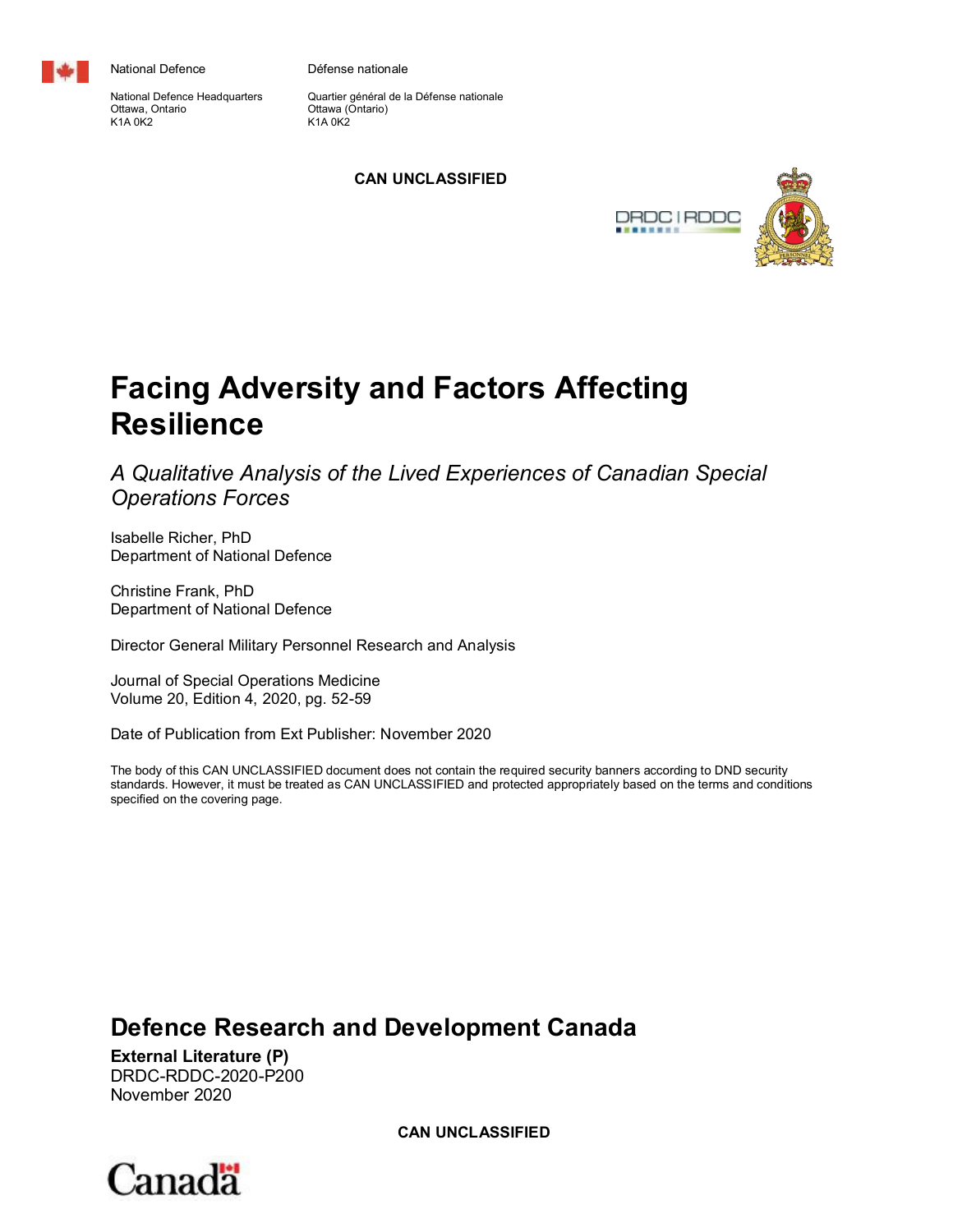### **CAN UNCLASSIFIED**

#### **IMPORTANT INFORMATIVE STATEMENTS**

This document was reviewed for Controlled Goods by Defence Research and Development Canada using the Schedule to the *Defence Production Act*.

Disclaimer: This document is not published by the Editorial Office of Defence Research and Development Canada, an agency of the Department of National Defence of Canada but is to be catalogued in the Canadian Defence Information System (CANDIS), the national repository for Defence S&T documents. Her Majesty the Queen in Right of Canada (Department of National Defence) makes no representations or warranties, expressed or implied, of any kind whatsoever, and assumes no liability for the accuracy, reliability, completeness, currency or usefulness of any information, product, process or material included in this document. Nothing in this document should be interpreted as an endorsement for the specific use of any tool, technique or process examined in it. Any reliance on, or use of, any information, product, process or material included in this document is at the sole risk of the person so using it or relying on it. Canada does not assume any liability in respect of any damages or losses arising out of or in connection with the use of, or reliance on, any information, product, process or material included in this document.

Endorsement statement: This publication has been published by the Editorial Office of Defence Research and Development Canada, an agency of the Department of National Defence of Canada. Inquiries can be sent to: Publications.DRDC-RDDC@drdcrddc.gc.ca.

© Her Majesty the Queen in Right of Canada (Department of National Defence), 2020

© Sa Majesté la Reine en droit du Canada (Ministère de la Défense nationale), 2020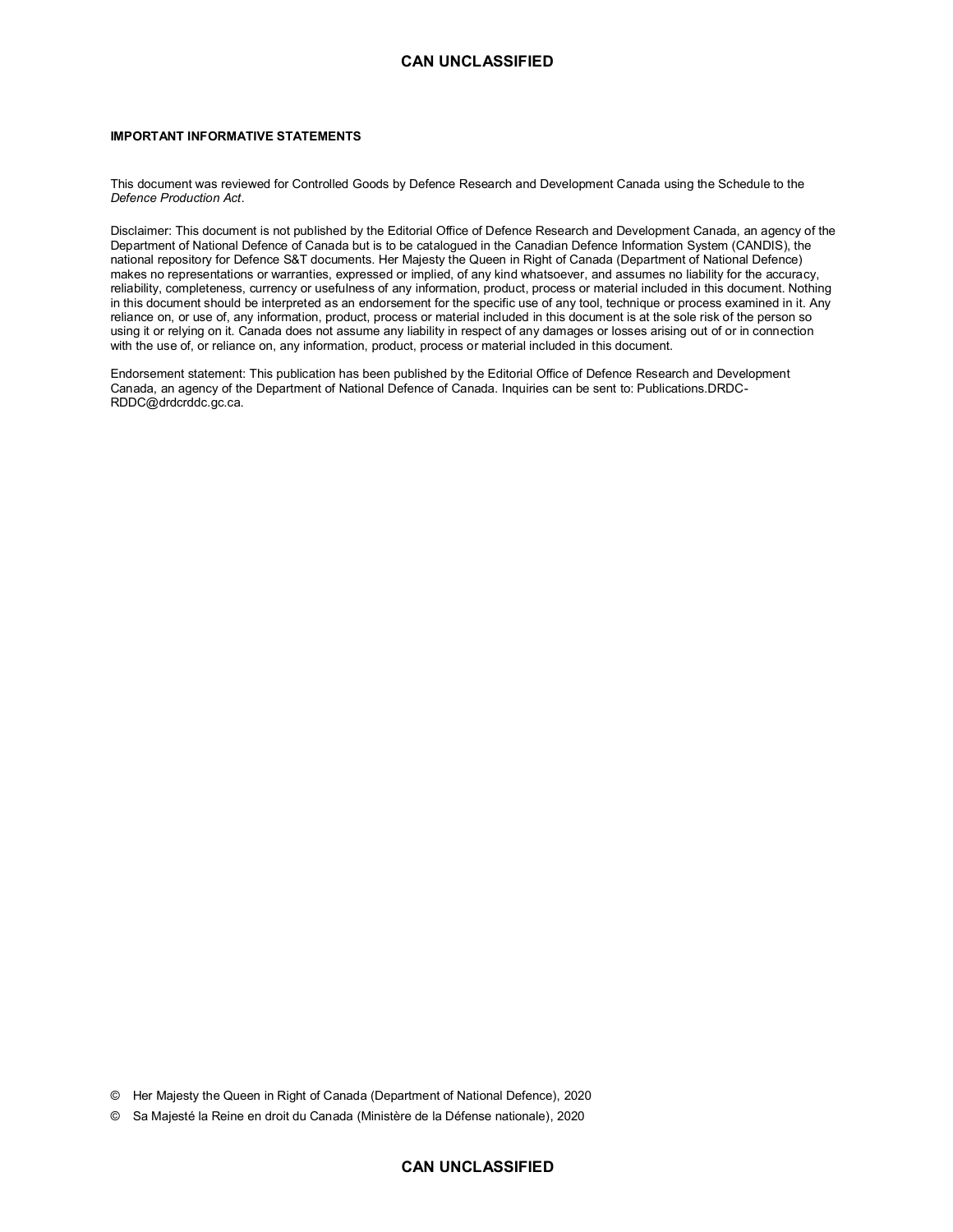# Facing Adversity and Factors Affecting Resilience

A Qualitative Analysis of the Lived Experiences of Canadian Special Operations Forces

Isabelle Richer, PhD\*; Christine Frank, PhD

#### ABSTRACT

Special Operations Forces (SOF) personnel are required to withstand considerable physical and psychological hardship. Research examining resilience and mental health among SOF personnel is limited and has provided mixed results; in addition, minimal research has been undertaken on the subjective experiences of adversity and the process of resilience among SOF personnel. This unique qualitative study describes the lived experience of Canadian SOF personnel, the challenges they face, and the factors they believe impact their resilience. Seventy Canadian SOF personnel participated in in-depth, semistructured interviews. A thematic analysis of the interviews revealed that operational demands, paired with an organizational culture of performance, were important stressors for most participants, negatively affecting both themselves and their families. SOF organizations select members with resilient characteristics; however, the same characteristics that make these members resilient also lead to self-imposed pressure to perform and avoidance of proper recovery time. Team members were reported to help such members process difficult or traumatic experiences and facilitate their seeking care. Findings provide insight into the adverse experiences that participants encountered while serving in a SOF organization and the intertwined individual, social, and organizational factors affecting their resilience. Results point to the importance of managing and mitigating the impact of high operational tempo and a culture of performance to protect the health and wellness of SOF personnel and their families.

KEYWORDS: Special Operations Forces members; mental health; coping; work-family conflict; team cohesion; organizational and individual resilience factors

#### Introduction

SOF personnel are required to perform physically and psychologically demanding tasks both in garrison and while deployed. They are frequently deployed in harsh, austere, and unstable environments and are exposed to stressful and potentially traumatic experiences while in combat.<sup>1-3</sup> In addition to enduring considerable physical and psychological stress, members must also balance operational requirements and the responsibilities of family life. The selection process is meant to generate a resilient and robust force able to successfully perform the job-related demands. Nevertheless, research examining mental health outcomes among SOF personnel has provided mixed results. Studies tend to show that the prevalence of self-reported mental health symptoms is lower among SOF personnel than among conventional military personnel.1,4–6 However, research indicates that SOF personnel report higher rates of maladaptive coping strategies, such as risky alcohol use,<sup>6</sup> and a recent study reported a marked increase in suicide rates among US SOF personnel.<sup>7</sup> Very little research has explored the process of resilience and the subjective factors that affect resilience among SOF personnel. Given the degree of stress placed on SOF personnel and the importance of their operational effectiveness to national security, it is important to understand how SOF personnel experience and cope with adversity as well as to identify the individual and environmental factors SOF personnel believe help them maintain or enhance their resilience.

Because of the complexity of resilience, it has been conceptualized in different ways in the research community; therefore, it is important that researchers provide a clear definition of resilience in their research. This study defined resilience as the ability to both maintain and return to previous levels of well-being and functioning or even thriving when faced with a notable stressor, adverse experience, or traumatic event in the training, garrison, or operational environment or at home (adapted from reference 8). Equally important in defining resilience is specifying whether resilience is a characteristic, a process, or an outcome. In this study, resilience was considered an attribute, a process (i.e., the skills and strategies SOF personnel use to maintain or increase their resilience, and the factors that decrease their resilience), and an outcome (i.e., experiencing symptoms of mental health issues and deterioration of well-being and functioning).

Characteristics of resilience are often examined at the individual level; however, failure to consider the social and organizational environment in which the individual is situated results in too narrow a focus.<sup>9</sup> Demonstrating the importance of environmental factors, the author of one study found that when individuals were exposed to high levels of adversity, environmental factors (e.g., stable and safe communities) had a stronger influence on their resilience than did individual factors, such as individual vulnerabilities and dispositional resilience traits.10 In this research, therefore, we adopted a more comprehensive approach to resilience among SOF personnel by also exploring social and organizational characteristics of resilience.

© Her Majesty the Queen in Right of Canada (Department of National Defence), 2020.

<sup>\*</sup>Correspondence to isabelle.richer@forces.gc.ca or christine.frank@forces.gc.ca

Dr Richer and Dr Frank are affiliated with Director Research Personnel and Family Support, Director General Military Personnel Research and Analysis, Ottawa, ON, Canada.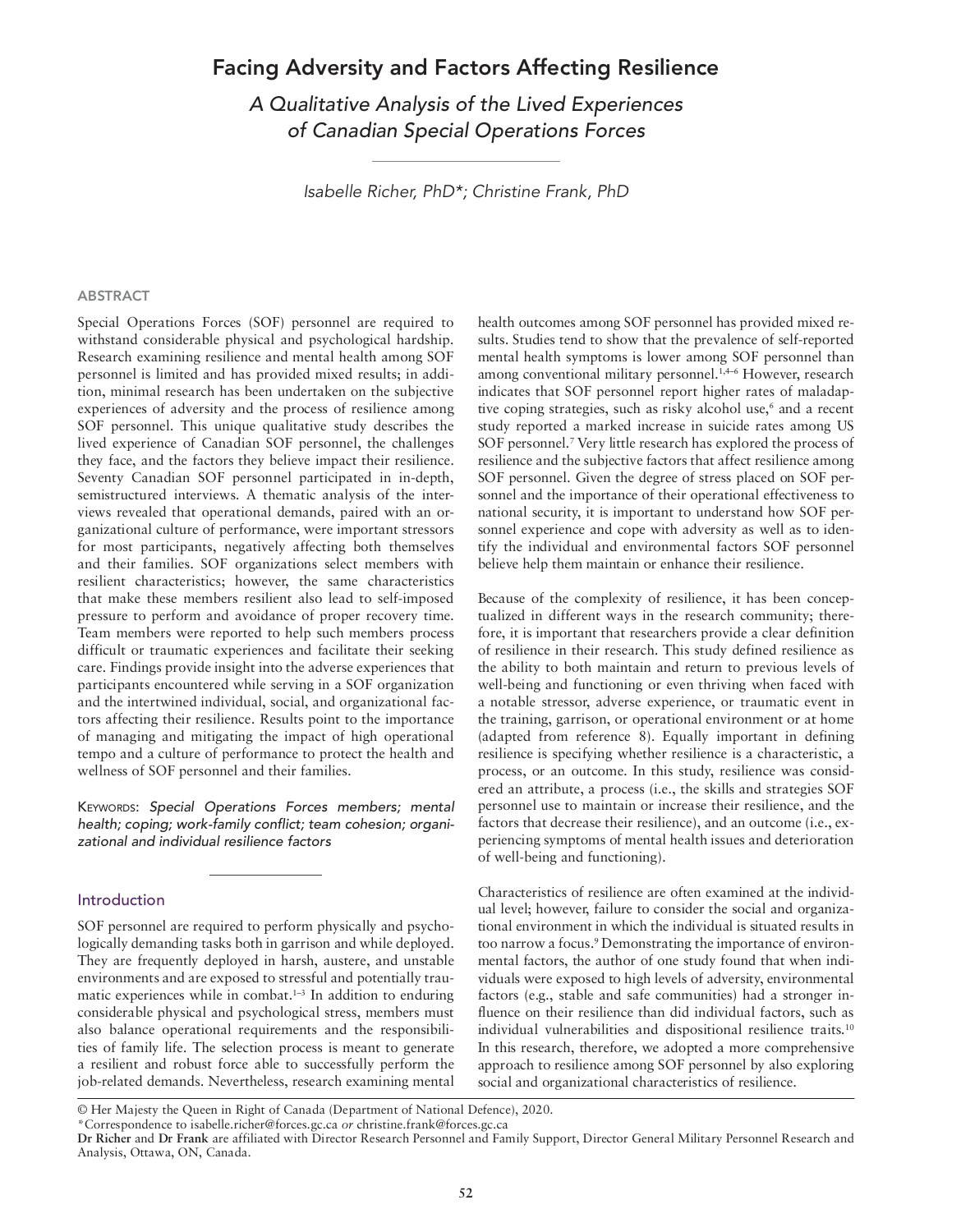Past research has identified a number of factors that may promote resilience among military personnel. At the individual level, military research has linked many personal characteristics to resilience, including conscientiousness and emotional stability,<sup>11</sup> hardiness,<sup>12</sup> self-efficacy,<sup>13</sup> optimism, humor, selfworth, confidence, and physical fitness, among others (see reference 14 for review). In addition, research suggests SOF operators present a psychological profile characterized by hardiness,<sup>15</sup> greater social adjustment, greater emotional stability,<sup>16,17</sup> and greater self-confidence and self-esteem,<sup>18</sup> which is strongly in line with personal characteristics found to be linked with resilience in military populations.

At the interpersonal level, positive social interactions<sup>11</sup> and teamwork, cohesion, and commitment<sup>14</sup> have been identified as social-level resilience characteristics. Within the SOF community, job satisfaction and unit cohesion have been identified as protective factors and as predictors of resilience among SOF military personnel.19 US SOF personnel, for example, report higher levels of social support from their units and from the army than do non-SOF military personnel, and these levels of social support are related to better mental and physical health.20

At the organizational level, programs aimed at increasing military members' mental skills and performance (e.g., mental imagery, goal setting, using different forms of attention, mindfulness, effective communication skills), such as the Road to Mental Readiness (R2MR) in the Canadian Armed Forces  $(CAF)^{21}$  and Battlemind in the US military,<sup>22</sup> are becoming more prevalent. Mental-skills training is thought to provide tools to enhance functioning and performance and may be beneficial for SOF personnel given the high operational demands.<sup>23</sup> Additionally, a positive organizational climate has been identified as positively impacting resilience among military personnel.<sup>14</sup> There does not appear to be research examining organizational factors that impact resilience among SOF personnel.

Studies examining resilience among SOF personnel have focused on intrapersonal (e.g., personality traits, mental health outcomes) or interpersonal factors, but to our knowledge, none have looked at the process of resilience in a holistic manner (i.e., integrating individual, social, and organizational factors). Furthermore, quantitative studies on resilience have been limited by their focus on specific traits, mental health outcomes, and inability to fully understand the processes of resilience and interpret findings in their sociocultural context.<sup>24</sup> This study addressed the need to better understand Canadian Special Operations Forces Command (CANSOFCOM) members' main challenges and the processes and interrelated factors that contribute to their ability to maintain their resilience. Therefore, a qualitative method was used to explore CAN-SOFCOM members' lived experience of adversity, their perceptions of the individual, social, and organizational factors that impact their psychological resilience, and the strategies they use to maintain their resilience over the course of their careers.

# **Methods**

A descriptive qualitative approach was used to explore the lived experience of resilience among CANSOFCOM members.25 This method was chosen to allow understanding of contextualized experiences, the process, and the factors impacting resilience from the insiders' (i.e., the SOF members') viewpoint and in the participants' own words. In-depth semistructured interviews were used to elicit qualitative data in line with the research objective and to allow flexibility to adapt and adjust questions to better fit the narrative of the respondents. All interviews were conducted by a researcher trained in qualitative interview techniques. Given security constraints, interviews could not be audio recorded. A note-taker captured the content of the qualitative interviews.

The set of questions and additional exploratory prompts were based on scientific literature on resilience and the social-ecological framework and designed by the researchers in collaboration with subject matter experts, including the CANSOFCOM chief psychologist. Qualitative studies are less theoretical, and usually researchers are not committed to a specific theory or framework.<sup>26</sup> As such, researchers began with broad questions and adjusted questioning based on participants' responses to allow the freedom and flexibility to capture rich and complex new insights into the lived experience of resilience. The set of questions was also adjusted iteratively following the first interviews and data analyses. The following themes were explored: (1) the main challenges and stressors faced during military service; (2) intrapersonal and interpersonal aspects of resilience; (3) aspects of resilience specific to CANSOFCOM and high-risk military occupations; (4) the perceived interaction between deployment and resilience; and (5) the process of change in resilience. The interviews ranged from 30 to 90 minutes in length. Prior to participating, participants provided oral consent and completed a brief demographic questionnaire to record key demographics and military information.

#### Data Analysis

All interview coding and data management was conducted using Microsoft Word. Instead of generating a new theory of resilience, interview notes were analyzed using a thematic analysis<sup>27</sup> to reveal participants' rich and in-depth descriptions of adversity and resilience in their own words. The process of qualitative data analysis involved familiarization with the interview notes and data reduction (i.e., reading interview notes and comments and extracting what was relevant to answer the research questions), generating initial codes by identifying and coding patterns in participants' responses, categorizing the codes and generating themes, and elaborating on emerging themes.27 The notes from the first interview were analyzed independently by the researcher who conducted the interviews and the note-taker. The research team first developed the study codebook inductively with a small amount of research materials in collaboration with a subject matter expert to ensure that participants' language (e.g., use of jargon) and responses were well understood and contextualized. Afterward, the researchers independently analyzed the qualitative data and reviewed the emerging codes and categories collaboratively.

The researchers intercoded 20% of the research material to ensure that both agreed with the coding, categorization, and emerging themes. Disagreements were discussed and resolved by reviewing other information from the interviews that shed light on the appropriate thematic coding, or by revising a theme's definition to avoid excessive overlap between themes (i.e., drawing distinctions). When no resolution was possible, a third expert was consulted to mediate the discussion, typically when more situational awareness and contextual or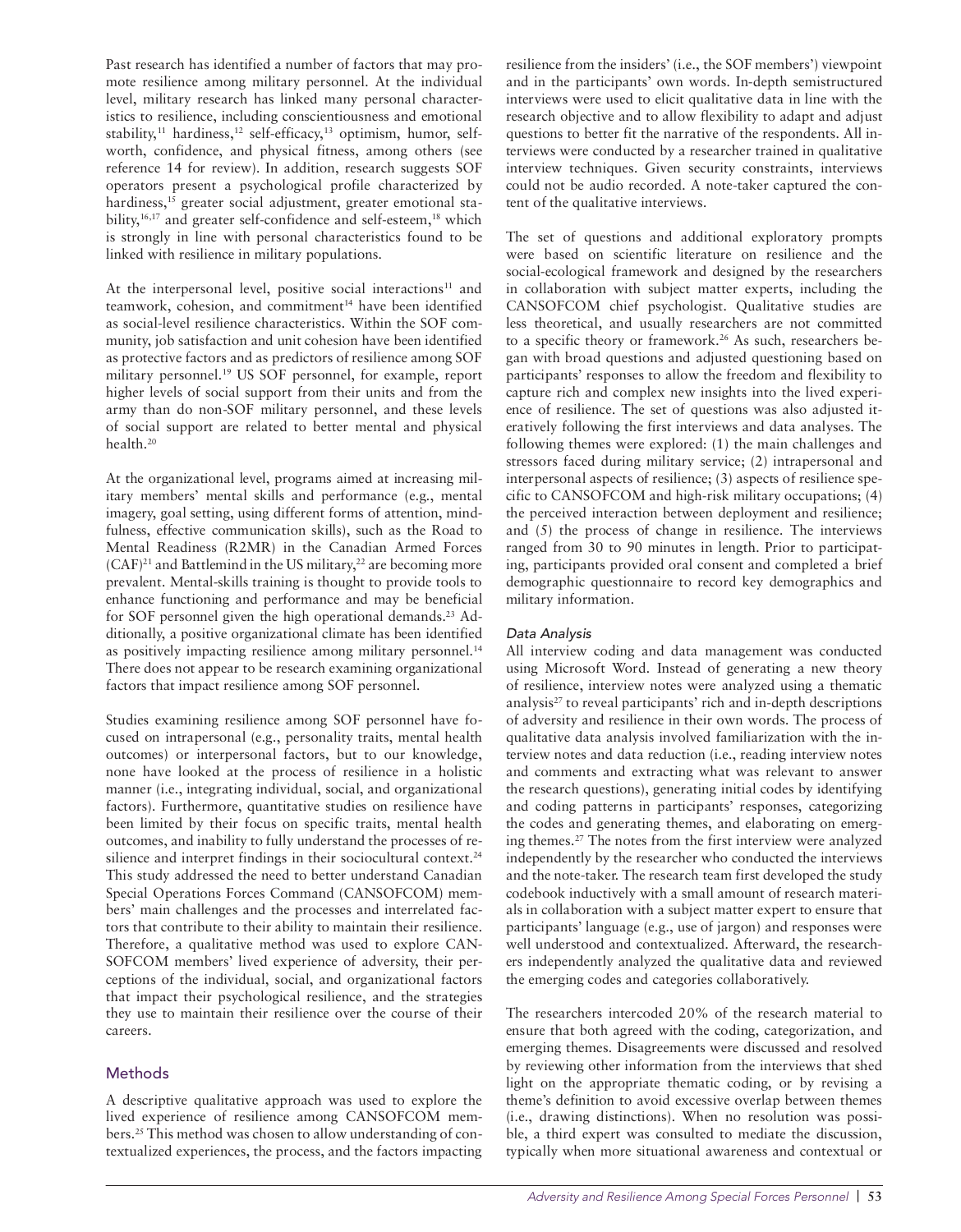organizational knowledge were needed to code participants' responses. Nevertheless, this study was centered on a descriptive approach, so the analysis stayed very close to participants' own words and interpretations of their experiences.

An open and continuous codification was carried out, in which emerging patterns and themes gathered from interviews were added to the codebook and the codes from earlier interviews were revised to include related themes. All coded notes were reviewed to identify emerging themes that were common or divergent across participants (i.e., transversal comparison). Codes and themes were defined and interpreted with consideration given to participants' sociodemographic (e.g., age, gender, first language) and military (e.g., role, rank, unit) characteristics and the literature on resilience and military psychology. Emerging themes were contrasted with members' roles (i.e., operational versus nonoperational) because operational members and members in supporting roles are exposed to adversity and to stressors differing in nature and intensity.

The analysis strategy was both inductive and deductive. The researchers coded the data inductively without trying to fit emerging themes into a preexisting coding frame and allowing themes to unfold from participants' own experiences. The qualitative data were also coded deductively to organize and interpret the semantic content in light of previous evidence-based knowledge of resilience and the social-ecological framework. Thematic analysis provides some flexibility to determine the importance of themes in different ways.<sup>26</sup> We decided to represent the prevalence of themes with descriptors (e.g., many, several, some); however, the inclusion of themes was not based solely on their frequency. The importance of a theme was not directly related to quantifiable measures or how many times the theme had been mentioned by participants. All themes that captured meaningful information about the processes and context of resilience among SOF members were considered important and were included in the codebook.27 As such, researchers decided to avoid quantifying emerging themes with descriptive statistics because this process may lead to misinterpretations.<sup>26</sup>

Scientific rigor was ensured by using several strategies recommended by Mays and Pope.28 The researchers had a prolonged engagement in the field and compared their identified codes; any discrepancies in coding (e.g., code description, coded interview content) were discussed until a consensus was reached. Researchers also included perspectives that were in opposition to, or deviated from, more common perspectives using context, nuance, or explanations to better understand differences in participants' perspectives. Finally, the results were discussed with subject matter experts and CANSOFCOM members to verify the validity of the researchers' interpretations and conclusions.

#### Ethical Considerations

The study was approved by the Social Science Research Review Board (#1628/17F). Participants were informed that all the information would be kept confidential and anonymous and that they could withdraw at any time during the interview process without incurring any consequences.

#### Study Sample

The study sample  $(N=70)$  consisted mostly of married, English-speaking men between 30 and 39 years of age, currently serving with CANSOFCOM (Table 1). The average time served in CANSOFCOM was 7.5 years. The sample was recruited TABLE 1 Demographic and Military Characteristics of the Study Sample

| Characteristic                    | Sample %<br>$(N=70)$ |
|-----------------------------------|----------------------|
| Gender                            |                      |
| Men                               | 85.7%                |
| Women                             | 14.3%                |
| First official language of Canada |                      |
| English                           | 77.1%                |
| French                            | 22.9%                |
| <b>Marital</b> status             |                      |
| Married/common-law                | 68.6%                |
| Separated/divorced/widowed        | 11.4%                |
| Single                            | 20.0%                |
| Dependents living at home         |                      |
| Yes                               | 58.6%                |
| No                                | 41.4%                |
| Force type                        |                      |
| Regular                           | 91.4%                |
| Reservist                         | 8.6%                 |
| Rank                              |                      |
| Junior noncommissioned member     | 45.7%                |
| Senior noncommissioned member     | 44.3%                |
| Officer                           | 10.0%                |
| Role                              |                      |
| Assaulter or operator             | 47.1%                |
| Supporter                         | 44.3%                |
| Specialist                        | $4.3\%$              |
| Pilot or aircrew                  | 4.3%                 |

using a purposeful sampling method with a maximum variation sampling (i.e., a small number of participants with diverse characteristics were selected) to ensure a good representation of the different types of experiences of the phenomenon being examined.29 This nonprobabilistic sampling method allowed the researcher to capture and describe the phenomenon of interest with rich information and to draw broad insights.<sup>26</sup> Participant characteristics included in the sampling process were unit, role, language, sex, and time served in CANSOFCOM. Data were collected until empirical saturation was reached, meaning that no new information emerged from interviews and subsequent analyses.30 The study sample was not compared with the overall CANSOFCOM population because generalizability of findings was not an objective and because of the classified nature of the information. Nevertheless, the sample includes CANSOFCOM members with diverse military and sociodemographic characteristics, and we are confident that we have captured information from a sample diverse enough to translate to most of the CANSOFCOM population.

# Findings

#### Stress and Adversity

Most participants were able to identify at least one notable challenge, stressor, or adverse experience during their time in CANSOFCOM, although a minority, mainly participants in supporting roles, indicated that they had not experienced any meaningful stress.

High operational tempo, in garrison and while deployed, was commonly reported by participants as a chronic stressor.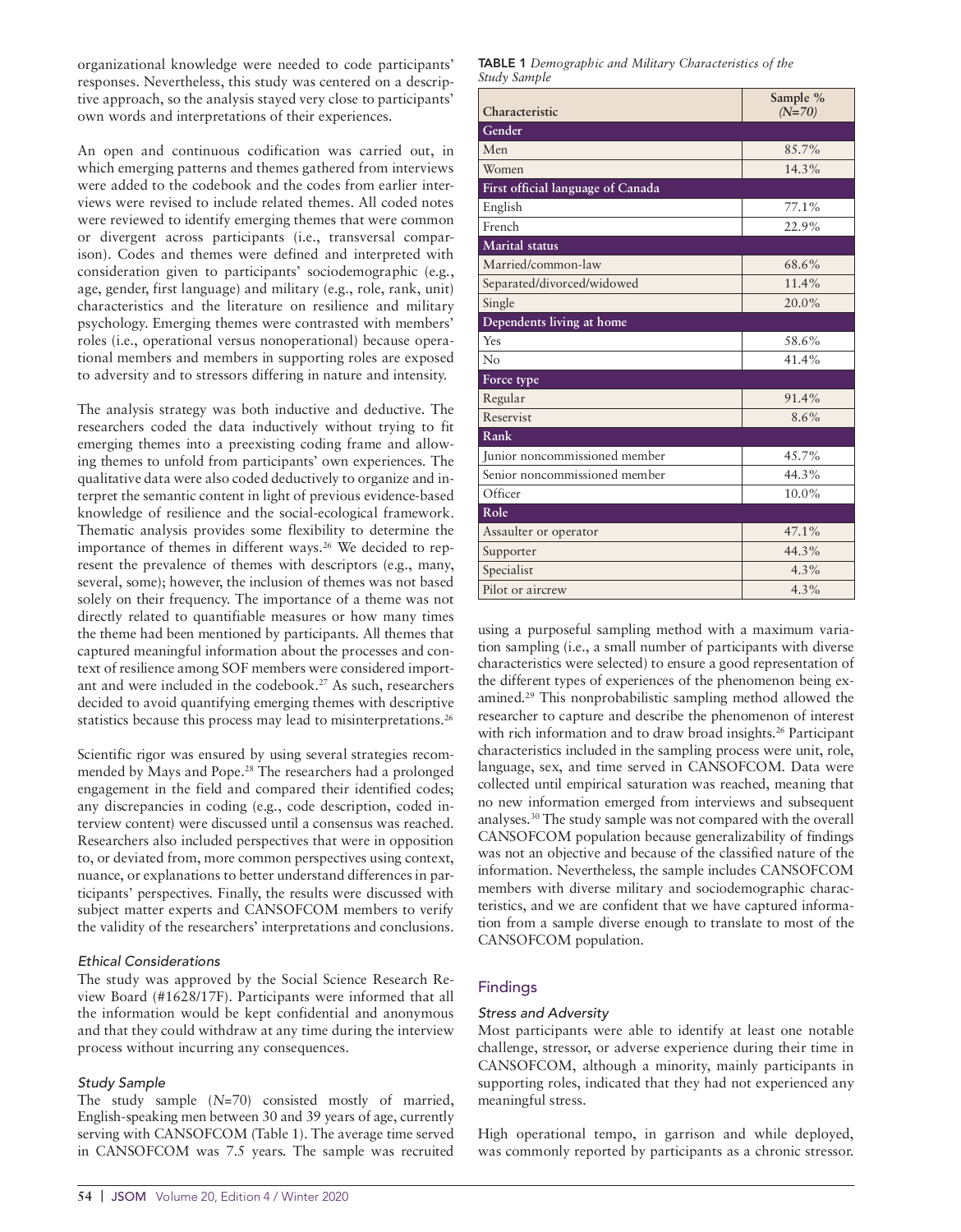Many participants reported that they did not have sufficient time to recover while in garrison or between deployments, and consequently, were burning out. In particular, being in garrison appeared to be a time of stress for participants. Several participants mentioned that their schedule in garrison had been constantly filling up, leaving them with limited personal or family time, and therefore making it difficult to recover mentally and physically and to repair family bonds. Time in garrison is meant to be a period of recovery for members, but several participants reported that being in garrison was the most stressful time in the cycle of operations:

I call it the bucket. Your bucket can only fill with so much water, and your ability to evaporate that water when you're at home or in garrison should be maximized. The problem is that most guys just keep filling it and filling it without evaporating it, and then they get deployed and then it overflows. In garrison it should be at that evaporation phase, but it's not. Now garrison is filling the bucket as much as deployment, and it's burning people out. I'm starting to feel like I'm in a fog all the time now.

Another chronic stressor commonly reported by participants was the inability to balance work demands and family responsibilities and the resulting conflict and guilt of "letting their family down":

I would say in recent years it's balancing family and work. All the time it feels like it's overwhelming and I'm not bouncing back from it. Just trying to be there [with your family], trying to support [them] and not knowing if you're going to be there next week or the week after, and if white space gets filled up and you have to cancel things for your family, that's huge. Letting them down.

High work demands (i.e., heavy workload, time away from home, high readiness/immediate response team, and unpredictable schedules), paired with the participants' commitment to the organization, determination, and drive to perform, often resulted in work taking on a more dominant role in the participants' day-to-day lives:

You can get really caught up in this place, the people, the job, and a lot of the times you're not realizing the residual effect that you're leaving each time you walk out the door. It's like an axe chopping a tree. It's a little chip out each time. You really have to understand that if you're in it for the long haul, everyone has to be on board. You have to be able to devote some of yourself to your family.

Many participants reported that their work-life imbalance had negatively affected their relationships and their families' well-being. For several participants, the job demands had created marital discord because constant operations and prolonged and unpredictable time away from home had been frustrating for their spouses. Many members reported separating from their partners or in some cases getting divorced, both of which had considerably impacted their well-being and ability to perform:

[Following my divorce] we were on high-readiness work-up training, we were supposed to rappel out of

the helicopter, and I was packing up my bag. And I was compartmentalizing and packing, and I was like "I can't do this right now. I can't focus, I can't go eight knots, I'll f\*\*king die."

Some members also spoke about the guilt and sadness associated with missing important events or milestones in their children's lives. Participants indicated that while work-related stress had a minimal impact at home, personal stress affected their ability to perform their work-related tasks:

There's a lot of sacrifice on my part and on the part of my family as well. My children are older now, but when they were younger, it was harder because I couldn't commit to things and I missed a lot of events. I could not promise to be at something, and I was deployed a lot. I had to be flexible, and it put strain on my family.

I left [deployment] when my kid was 7 months [old], and [when] I came back, she was over a year, and she didn't like me and I didn't like her. You have to figure out your relationships again.

Some participants indicated that stress and physical and mental injuries sustained in CANSOFCOM were their most critical challenges. High operational tempo, which involved frequent consecutive deployments (and exposure to combat) over long periods, had led to mental and physical fatigue and injuries:

I have been through things that broke my soul. Now after being through all that, I am more gun shy, weary, afraid, and [I] should not feel that way. I have not bounced back from this yet, and I may not be the same person again after this experience.

Participants who had experienced a physical or mental injury indicated they felt pressure to recover quickly to return to work or maintain their ability to deploy. Participants also indicated that having made important sacrifices to reach their goal made it hard to "take a knee," referring to taking an extended recovery period and/or being posted in a nonoperational unit:

I had an injury that put me out for about 2 years, and I'd say that it was the biggest stress that I had. I was right at the cusp of that promotion zone and then right away, you're out.

### Resisting and Recovering

In this study, resisting refers to individual, social, and organizational factors that help a member to buffer or maintain their level of well-being and functioning while experiencing stress. Recovery refers to the individual, social, and organizational factors that help a member return to their previous levels of well-being and functioning following adversity.

#### Individual level

When asked what characteristics participants believed contributed to their resilience, the most commonly reported characteristics were determination and a strong will. Many participants, particularly those in an operational role, indicated that their determination and strong will had allowed them to work to the best of their ability, achieve their goals, and persist when faced with setbacks or challenges: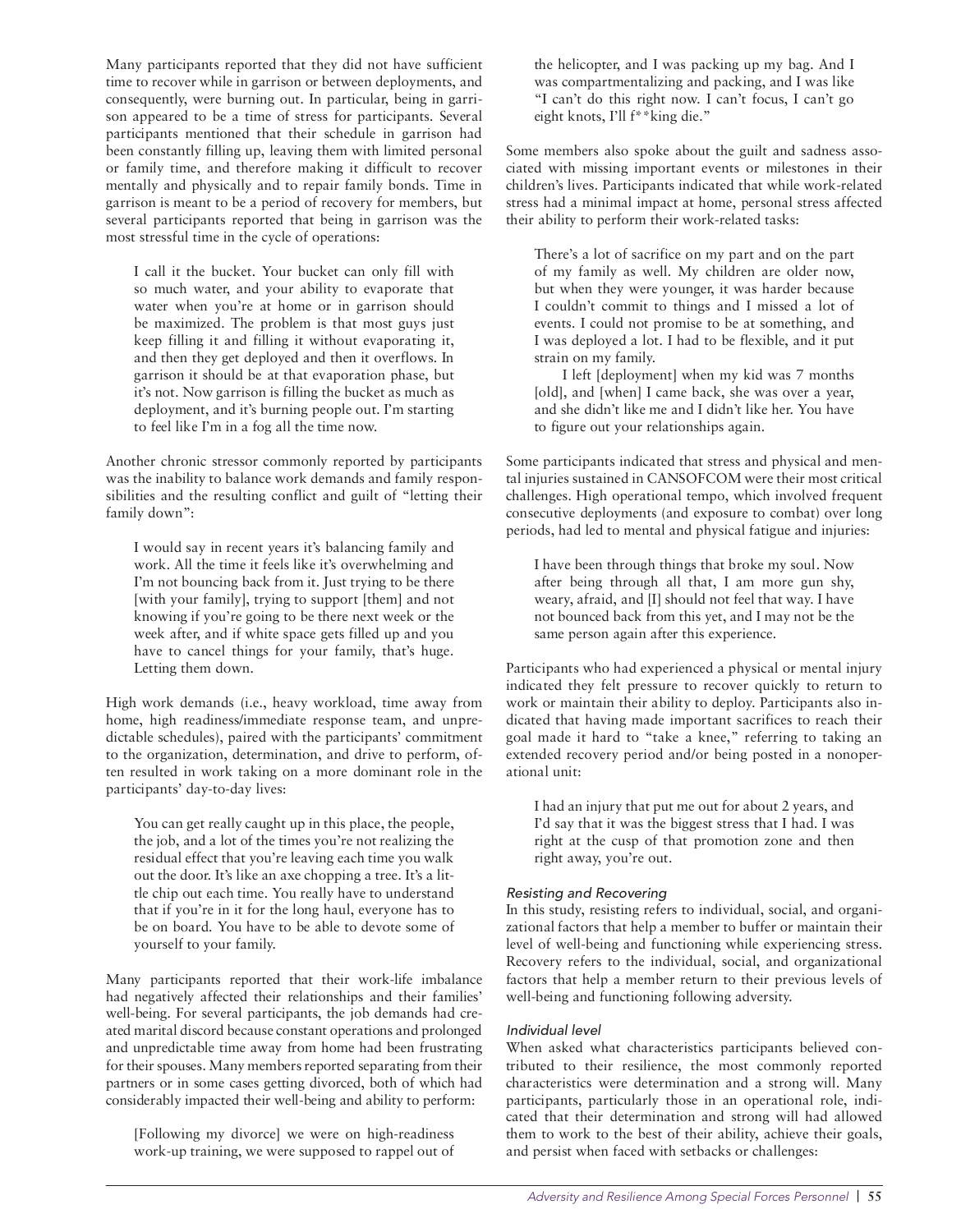Once during an exercise, I broke a rib and I was sitting in the ditch in the rain thinking, "How will I endure this for three whole days?" But then I thought, "Well, the rib is already broken, so you can go home or you can stay and finish the training, but in either place your rib will still be broken, but if you go home, then you'll be off exercise and you'll be sad you didn't finish."

However, one participant noted that this determination, combined with the "we will find a way" ethos of the organization, had created a drive to succeed that could harm the individual. Additionally, some participants reported that their strong work ethic had prevented them from asking for recovery time because they believed they should not need it:

It's almost like the motto "We will find a way," sometimes, it feels like "We won't take no for an answer." I don't think the culture allows room for failure.

Several participants also mentioned that being easygoing, positive, and having a sense of humor were important for their resilience. Being positive allowed them to reframe problems as challenges to overcome, and humor helped them maintain this mindset:

I'm thinking, it has to start with your overall attitude. If you have a positive attitude about a lot of things, your life is good. If you don't like your job, you're probably not going to be good at it. If you don't like your relationship, it's probably going to bleed into other parts of your life.

Participants also discussed a number of coping techniques they had used to maintain resilience. Several participants indicated that they compartmentalized their work stress or family stress to continue to perform at work or to maintain family functioning at home. Participants often reported wanting to keep work stress from negatively affecting their time at home with their families and not wanting any family stress to negatively impact their performance at work. Compartmentalization of stress over a short period allowed members to focus and increase performance; however, long-term negative emotions needed to be processed to maintain well-being. Emotional suppression was another coping strategy mentioned by some members, which involves the suppression of negative emotions to perform better at work, especially on operations. However, one participant noticed that long-term emotional suppression had permanently decreased his emotional capacity, which reduced his ability to connect and form emotional ties, causing stress at home:

My emotional capacity, I've probably lost most of it because of where I work. I don't have an emotional spike anymore. My wife tells me often that I've lost that empathetic part of myself. I don't know why, I'm not empathetic anymore. [. . .] I think I've been at work so much that, at times, I treat my family like another task. I'm used to logical progression. It shouldn't be like that.

Finally, many participants mentioned that they coped with stress by focusing on the stressor's endpoint or their ultimate goal. Participants indicated that focusing on the end helped them endure physical and mental stress in training, on deployment, and while performing job-specific tasks. When attempting to recover from a long high-tempo period or deployment, many members reported needing personal time to recover. For a substantial number of participants, this referred to alone time working on hobbies or personal projects (e.g., working on cars, fishing, hunting, driving). For others, this referred to disconnecting and relaxing (e.g., binging on television series on Netflix, reading). Many participants also mentioned using physical activity to both resist and recover from a stressful period. Many participants described how working out, running, or participating in individual or team sports had given them the time and space to disconnect, process difficult events, and flush out negative emotions:

I've always found physical fitness has been important. Something is bothering me, I go for a run. Working out allows me to process things. Also, being physically fit gives me more focus. You're taking the anxiety away from the decision when you work your body. You can't clench your fist and run.

#### Social level

Almost two thirds of participants indicated that their team members were a key source of support and contributed to their ability to stay resilient. Participants reported feeling connected to their "brotherhood" (i.e., team members) and indicated there was a high level of camarderie in CANSOFCOM units. Team members were in the unique position of understanding the experiences, stresses, and challenges of the position. Perhaps because of this deep understanding of the role, combined with the high level of trust and connection between team members, participants often reported that they discussed things with their team members that they would not discuss with their families:

So CANSOF has a lot more camaraderie. If you're having a problem, it's way too easy to reach out to your team or hang out with someone who was on your team before. They would drop what they were doing to come hang out with you.

Many participants also reported that support from their team members would encourage them to access care. Specifically, if a teammate suggested they access care or mentioned that they had seen concerning changes in them (e.g., outbursts of anger) that they would be more motivated to seek care.

Many participants also indicated that their family was a key source of support; however, the nature of the support was different. Whereas team members contributed by supporting the member with occupational stress, family support was more related to one's partner's ability to manage the household effectively and alleviate family stress:

I don't know how she does it [talking about his spouse]. I love her to death. After everything was said and done, passing [SOF course], going on tour, and coming back, I was [in another city] on my warrant's course, straight from [there] to here, start in February, done in August. She packed up the house [at our previous base], bought a house, met me here, and then I was gone for six months.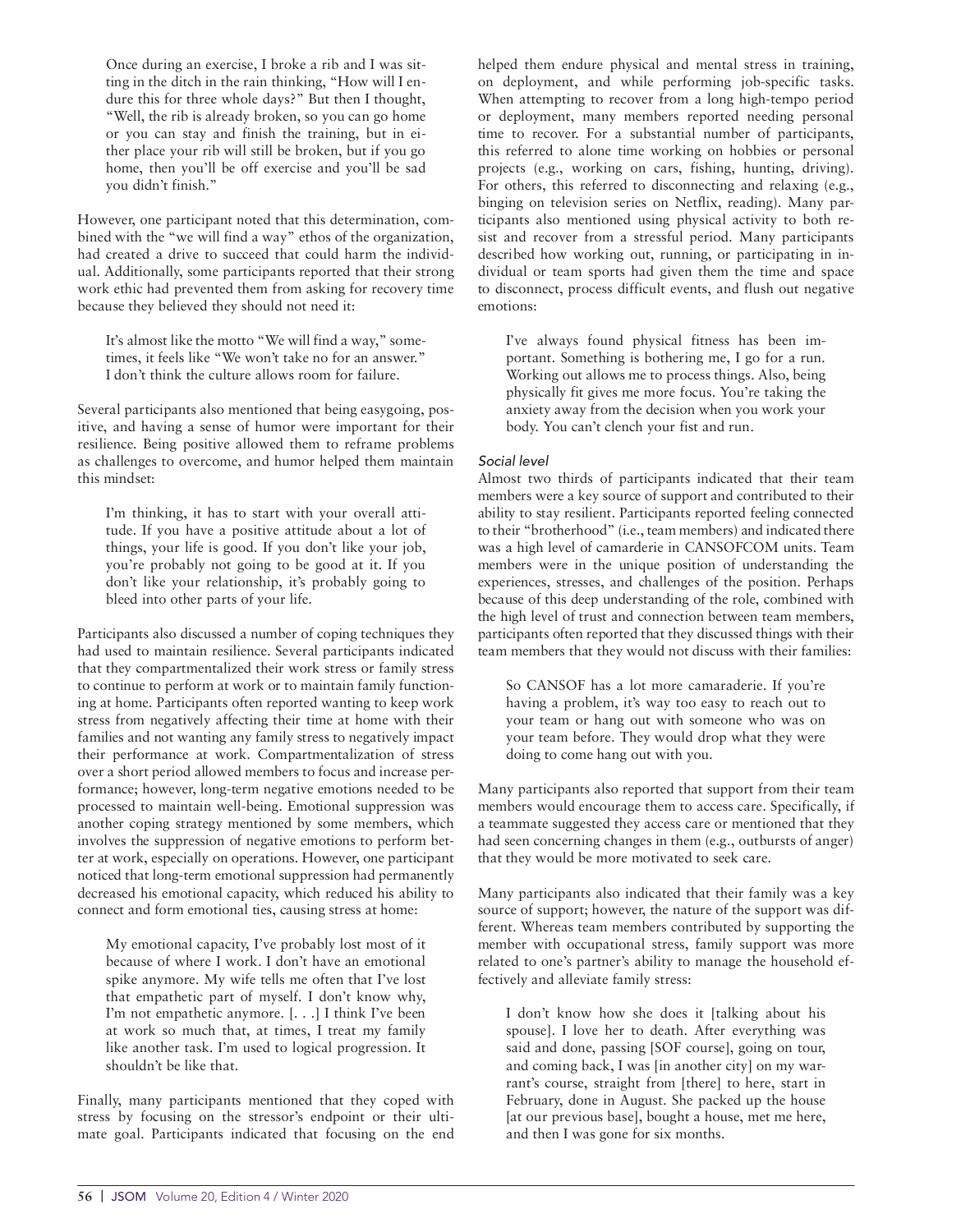Family also played a role in the recovery of the member. Several participants mentioned that as part of their recovery, they had spent time with their families and repaired bonds.

# Organizational level

Several organizational factors positively contributed to participants' resilience. Most commonly, participants mentioned that the programs and services specifically tailored for CANSOFCOM personnel had positively affected their wellness. For example, participants often mentioned the Special Operations Mental Agility course (SOMA;<sup>31</sup> adapted from R2MR<sup>21</sup>), which increases mental health literacy and mental skills and enhances performance. Participants believed that SOMA had provided valuable strategies for improving their mental well-being and helped to reduce stigma surrounding mental health issues. Other participants reported that having dedicated strength and conditioning coaches positively affected their well-being. As mentioned above, physical exercise is a frequently used coping and recovery process within CANSOFCOM; thus, having dedicated coaches who can help members work around injuries so that they can continue to exercise while recovering had a positive impact on those members.

Many participants also reported that the positive and supportive leadership within CANSOFCOM increased their resilience. Participants reported that their chains of command had been supportive when members needed to request accommodations to reduce stress, improve well-being, or support their families. They also reported that their superiors encouraged members to seek care for physical or mental health issues:

I feel very confident that if I step forward and ask for a time out, or someone to talk to, that CANSOFCOM will bend over backward for me. For example, one of the guys broke both of his legs climbing and within 24 hours, there was support for him, he was moved into the PMQs, he had a wheelchair ramp put in, they paid for that. For me, it calmed me. I look left, I look right, and the support is there. Support will be fast and swift.

Finally, a few members also talked about postings to nonoperational units as a way of recovering and regaining resilience. Being posted to these units had allowed members to take time to recover from physical or mental injuries or burnout, or to rebuild and repair family bonds. However, some participants reported drawbacks and costs associated with these postings. Most notably, members felt isolated from friends and family when they were forced to relocate for such a posting and leave their families behind (one of the units in particular was a few hours away from both the nonoperational units). One member suggested that having recovery positions within each unit would benefit members because they could remain with their own unit and team and contribute in a meaningful way without being separated from family and friends.

# **Discussion**

SOF personnel are exposed to unique, compounding stressors that place them at increased risk of mental and/or physical issues. Previous research examining resilience among SOF personnel has yielded mixed results and has lacked comprehensive and contextualized information. This qualitative study provides a unique description of the processes and different dimensions of resilience from the perspective of SOF personnel.

When asked about their most critical challenges and stressors, most participants described the impact of organizational stressors and role demands on their families. Participants indicated that work demands and operational tempo had impeded their ability to maintain a healthy work-life balance, which had frustrated and distressed their spouses and family members. Over time, this imbalance had contributed to separation and divorce for some. In turn, the participants mentioned experiencing feelings of distress, guilt, and sadness related to their familial discord, which had affected their ability to perform in their roles. Families have been recognized anecdotally as being key to SOF success; however, little research exists on the resilience factors or unique challenges and risks of being an SOF family. Research suggests that combat-related deployment length and parents' distress can have an impact on children's mental health.32 More research is needed to better understand the impact of the SOF lifestyle on family dynamics, children's wellness, and members' wellness and performance.

Regarding individual characteristics, many of the characteristics mentioned by participants were found to be linked to resilience reported in previous military research (e.g., hardiness,<sup>33</sup> positive affect,<sup>14</sup> emotion-focused coping in the context of military operations<sup>34</sup>); however, these characteristics (e.g., a determined, strong work ethic) can also lead to self-imposed pressure to perform and, at times, cause members to persist when they should take time to recover. Though many participants reported that the organization had provided educational opportunities to enhance their mental skills and that leadership had supported members' taking a break to recover, as noted above, most participants indicated a reluctance to request recovery time. This, paired with the high tempo of the unit, led to member burnout, disengagement, and mental health issues. It is essential that organizations with motivated personnel and high operational tempo ensure that members receive proper recovery time to maintain resilience and rebuild and repair bonds with their families. A deployment-to-dwell (D2D) time ratio of 1:2 (i.e., twice the time home as the time away on military operations) has been established as an indicator of quality of life and readiness.35 As SOF organizations often have to decrease the D2D ratio to sustain the tempo of operations, $35$  time at home and in garrison must be safeguarded by the leadership to ensure proper decompression, as well as sufficient time for families to reconnect and maintain their well-being and functioning. Additionally, postings at nonoperational units were also mentioned by some participants as an organizational effort to allow for recovery; however, team members were identified as a source of support for CANSOFCOM personnel and were also one of the facilitators to seeking care (i.e., they encouraged members to seek care and helped members identify issues they had failed to recognize in themselves). Thus, allowing members to stay in their units with their team members and family during recovery appears to be an important consideration.

Many participants reported using indirect, emotion-focused coping strategies when facing stress. Some of the coping strategies that had been most effective at helping members perform in their role (e.g., emotional suppression, compartmentalization) may not be adaptive in the family environment. Emotional suppression can be effective in the face of acute stress in operations<sup>34</sup>; at home, however, it may impede emotional bonding, connectedness, communication, and closeness, which may exacerbate marital discord and family conflict. As observed in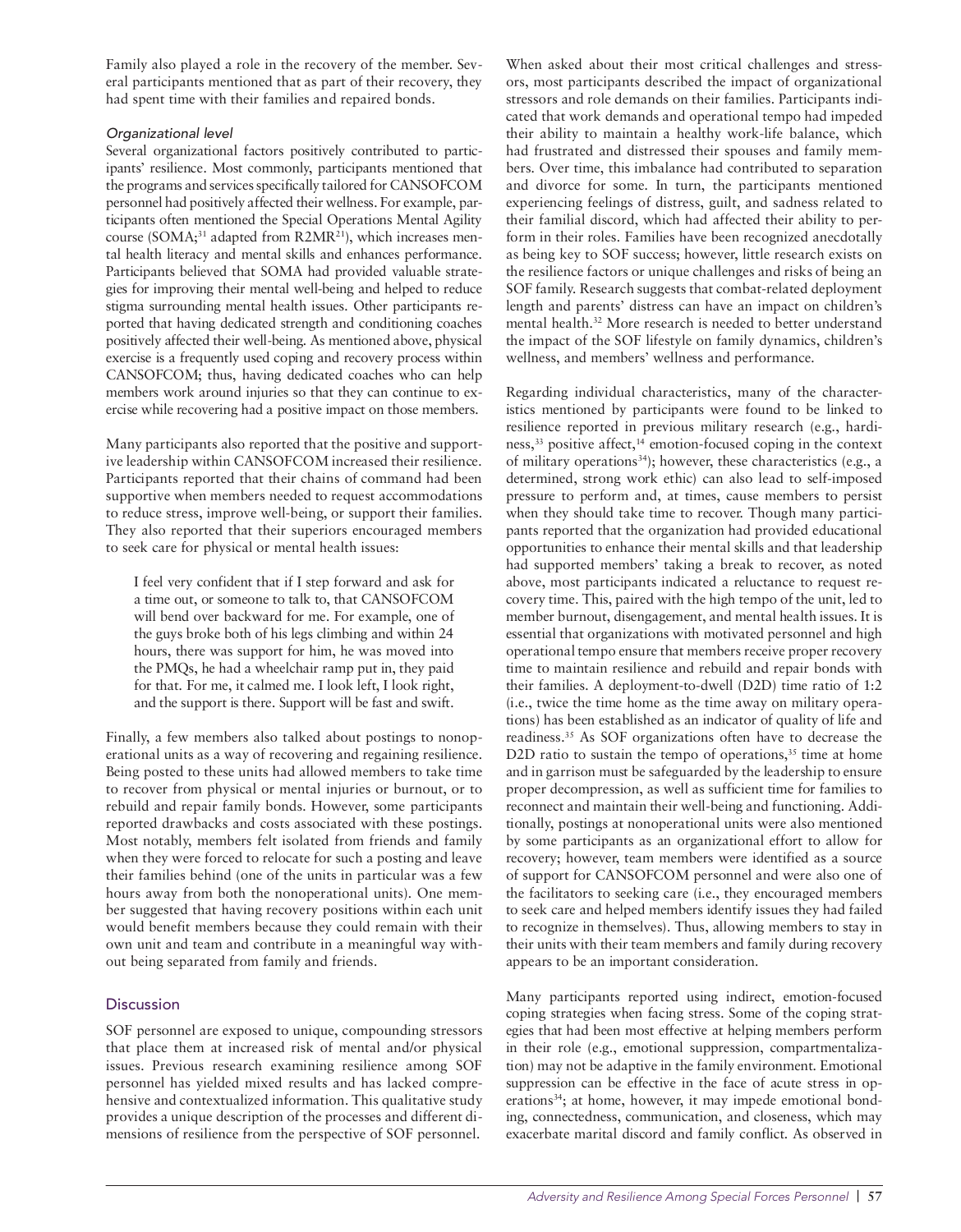a dyadic analysis of military couples during post-deployment reintegration, positive psychological health was negatively associated with avoidance and positively associated with emotional expression.36 Additionally, many participants reported mainly using physical exercise to cope with stress. Musculoskeletal injuries are common among SOF members,<sup>37</sup> which may compromise SOF members' ability to rely on sports and physical exercise to manage stress. As such, ensuring that additional methods of coping are learned and practiced is particularly important. SOF organizations would benefit from providing psychoeducational training focusing on a variety of context-specific (e.g., on deployment or at home) adaptive coping strategies.

# Strengths and Limitations

This qualitative research provides rich and detailed descriptions of CANSOFCOM members' perspectives on and experiences of resilience. Given the limited knowledge of the mechanisms at play in the process of resilience in high-risk personnel, this study provides a deeper understanding of psychological resilience, offers insight for future research, and provides potential organizational recommendations for prevention and intervention. It is important to mention that findings from qualitative studies are not generalizable to an entire population but are transferable to similar individuals with similar experiences.

#### Implications

Our findings suggest that resilience is supported and developed at the individual, social, and organizational levels. Several recommendations can be offered for programs and services based on these findings. At the individual level, SOF members should be provided with psychoeducational material (e.g., education on adaptive coping on operations and at home, the cycle of emotions associated with frequent separations, impact of SOF lifestyle on family members, self-care, and self-awareness of psychological issues), targeted mental health screenings and self-assessment tools, and embedded psychological resources. At the social level, dedicated military family resources (e.g., couples counselors, childcare, mental health specialists, deployment support, and education) should be readily available to members and their spouses and children. Additionally, team dynamics could be leveraged to facilitate accessing mental health care and the early identification of mental health symptoms by providing psychological first aid training and peer-support training to all members. Currently, the Canadian Armed Forces has established the Sentinel program, which is a peer-support program run by the chaplains in collaboration with mental health specialists. Currently not all members receive this training, but in the future having all individuals trained to offer peer mental health support could be beneficial. At the organizational level, all efforts should be made to allocate adequate resources toward health and wellness and to draft policies that optimize leave, operational tempo, and D2D time to ensure that members and their families have sufficient time to recover physically and mentally between deployments, training, and exercises. Finally, change in organizational culture is needed to shift from a community focused solely on performance to one that also prioritizes health, wellness, and career longevity.

# Conclusion

This study described experiences of adversity and the individual and environmental factors that contributed to withstanding hardship among a unique population of SOF personnel in operational and supporting roles. Findings highlight the substantial impact of organizational demands and the culture of performance on the members' and their families' resilience, putting performance and operational effectiveness at risk. The study results emphasize the need for the SOF organization to instill proper conditions and tailored support services for members and their families in order to facilitate proper recovery, maintain family adjustment, and sustain the career longevity of SOF personnel.

#### Acknowledgments

We thank all participants for sharing their positive and negative experiences with openness and generosity. We also thank the points of contact in the CANSOFCOM units. Their help and support made this study a success. Finally, we thank Dr Stacey Silins and Dr Heather McCuaig-Edge for their precious contribution to the data collection.

#### References

- 1. Hanwella R, de Silva V. Mental health of Special Forces personnel deployed in battle. Soc Psychiatry Psychiatr Epidemiol. 2012; 47:1343–1351.
- 2. Melkonian T, Picq T. Opening the "black box" of collective competence in extreme projects: lessons from the French Special Forces. Project Manag J. 2010;41(3):79–90.
- 3. Spencer E. Thinking for impact: a practical guide for Special Operations Forces. Produced by Canadian Special Operations Forces Command Education & Research Center. Ottawa, Ontario, Canada: National Defence; 2018.
- 4. Hanwella R, Jayasekera N, de Silva V. Mental health status of Sri Lanka Navy personnel three years after end of combat operations: a follow up study. PLoS One. 2014;9(9):e108–e113.
- 5. Osorio C, Carvalho C, Fertout M, Maia A. Prevalence of post-traumatic stress disorder and physical health complaints among Portuguese Army Special Operations Forces deployed in Afghanistan. Mil Med. 2012;177(8):957–962.
- 6. Skipper LD, Forsten RD, Kim EWilk JD, Hoge CW. Relationship of combat experiences and alcohol misuse among U.S. Special Operations Soldiers. Mil Med. 2014;179(3):301–330.
- 7. Rocklein Kemplin K, Paun O, Godbee D, Brandon J. Resilience and suicide in Special Operations Forces: State of the science via integrative reviews. JSOM. 2019;19(2):57–67.
- 8. The Technical Cooperation Program Human Resources Performance Group: Technical Panel 21 on Resilience. Summary report of TTCP HUM AG21. Washington, DC; 2017.
- 9. Folke C. Resilience: the emergence of a perspective for socialecological systems analyses. Global Environ Chang. 2006;16(3): 253–267.
- 10. Unger M. Social ecological complexity and resilience processes. Behav Brain Sci. 2015;38:e124.
- 11. Lee JEC, Sudom KA, Zamorski MA. Longitudinal analysis of psychological resilience and mental health in Canadian military personnel returning from overseas deployment. J Occup Health Psychol. 2013;18(3):327–337.
- 12. Dolan CA, Adler AA. Military hardiness as a buffer of psychological health on return from deployment. Mil Med. 2006;171(2): 93–98.
- 13. MacEachron A, Gustavsson N. Peer support, self-efficacy, and combat-related trauma symptoms among returning OIF/OEF veterans. Adv Soc Work. 2012;13(3):586–602.
- 14. Meredith LS, Sherbourne CD, Gaillot S, et al. Promoting psychological resilience in the U.S. military. Center for Military Health Policy Research and the RAND Corporation; 2011. https://www .rand.org/content/dam/rand/pubs/monographs/2011/RAND\_ MG996.pdf Accessed September 18, 2020.
- 15. Bartone PT, Roland RR, Picano JJ, Williams TJ. Psychological hardiness predicts success in US Army Special Forces candidates. Int J Sel Assess. 2008;16(1):78–81.
- 16. Hartmann E, Grønnerød C. Rorschach variables and Big Five scales as predictors of military training completion: a replication study of the selection of candidates to the Naval Special Forces in Norway. J Pers Assess. 2009;91(3):254–264.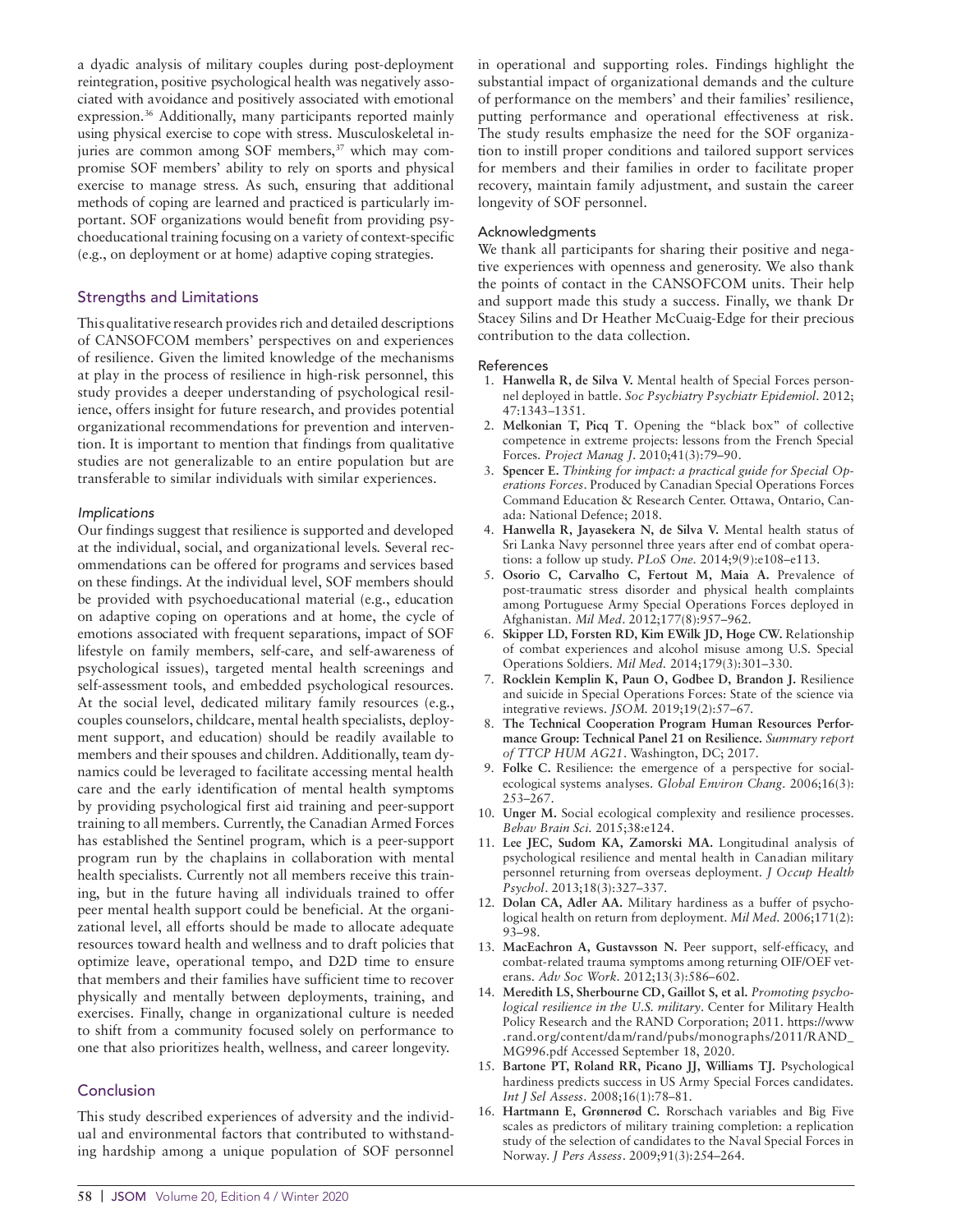- 17. Hartmann E, Sunde T, Kristensen W, Martinussen M. Psychological measures as predictors of military training performance. J Pers Assess. 2003;80(1):87–98.
- 18. McDonald DG, Norton JP, Hodgdon JA. Training success in U.S. Navy Special Forces. Aviat Space Environ Med. 1990;61:548–554.
- 19. De Beer M, van Heerden A. Exploring the role of motivational and coping resources in a Special Forces selection process. SA J Ind Psychol. 2014;40(1):1–13.
- 20. Manning F, Fullerton T. Health and well-being in highly cohesive units of the U.S. Army. J Appl Soc Psychol. 1988;18(6):503–519.
- 21. Fikretoglu D, Liu A, Nazarov A, Blackler K. A group randomized control trial to test the efficacy of the road to Mental Readiness (R2MR) program among Canadian military recruits. BMC Psychiatry. 2019;19(1):1–14.
- 22. Adler AB, Bliese PD, McGurk D, Hoge CW, Castro CA. Battlemind debriefing and Battlemind training as early interventions with soldiers returning from Iraq: randomization by platoon. J Consult Clin Psychol. 2009;77(5):928–940.
- 23. Herzog TP, Deuster PA. Performance psychology as a key component of human performance optimization. J Spec Oper Med. 2014;14(4):99–105.
- 24. Ungar M. Qualitative contributions to resilience research. Qual Soc Work. 2003;2(1):85–102.
- 25. Bradshaw C, Atkinson S, Doody O. Employing a qualitative description approach in health care research. Global Qual Nur Res. 2017;4:1–8.
- 26. Kim H, Sefcik JS, Bradway C. Characteristics of qualitative descriptive studies: a systematic review. Res Nurs Health. 2017;40  $(1):23-42.$
- 27. Braun V, Clarke V. Using thematic analysis in psychology. Qual Res Psychol. 2006;3(2):77–101.
- 28. Mays N, Pope C. Qualitative Research: Rigour and qualitative research. BMJ. 1995;311:109–112.
- 29. Patton MQ. Qualitative research and evaluation methods. 3rd ed. Thousand Oaks, CA: Sage Publications; 2002.
- 30. Miles MB, Huberman AM. Qualitative data analysis: an expanded sourcebook. 2nd ed. Thousand Oaks, CA: Sage Publications; 1994.
- 31. Mattie P, Jaenen S, Collins J. Special operations mental agility training for the Canadian Operations Forces Command. J Sci Med Sport. 2017;20(2S):S88.
- 32. Lester P, Peterson K, Reeves J, et al. The long war and parental combat deployment: effects on military children and at-home spouses. J Am Acad Child Adolesc Psychiatry. 2010;49(4):310–320.
- 33. Dixon MA, Bares CB. Resilience in the U.S. Air Force: a factor analysis of two resilience scales. Mil Behav Health. 2018;6(1): 41–49.
- 34. Rice V, Liu B. Personal resilience and coping: part II. Identifying resilience and coping among U.S. military service members and veterans with implications for work. Work. 2016;54(2):335–350.
- 35. Evans SE, Steeger G. Deployment-to-dwell metrics and supply based force sustainment. J Defense Analytics Logistics. 2018;2(1): 2–21.
- 36. Marini CM, Wadsworth SM, Christ SL, Franks MM. Emotion expression, avoidance and psychological health during reintegration: a dyadic analysis of actor and partner associations within a sample of military couples. *J Soc Pers Relat.* 2017;34(1):69-90.
- 37. Abt JP, Sell TC, Lovalekar M, et al. Injury epidemiology of U.S. Army Special Operations Forces. Mil Med. 2014;179(10): 1106–1112.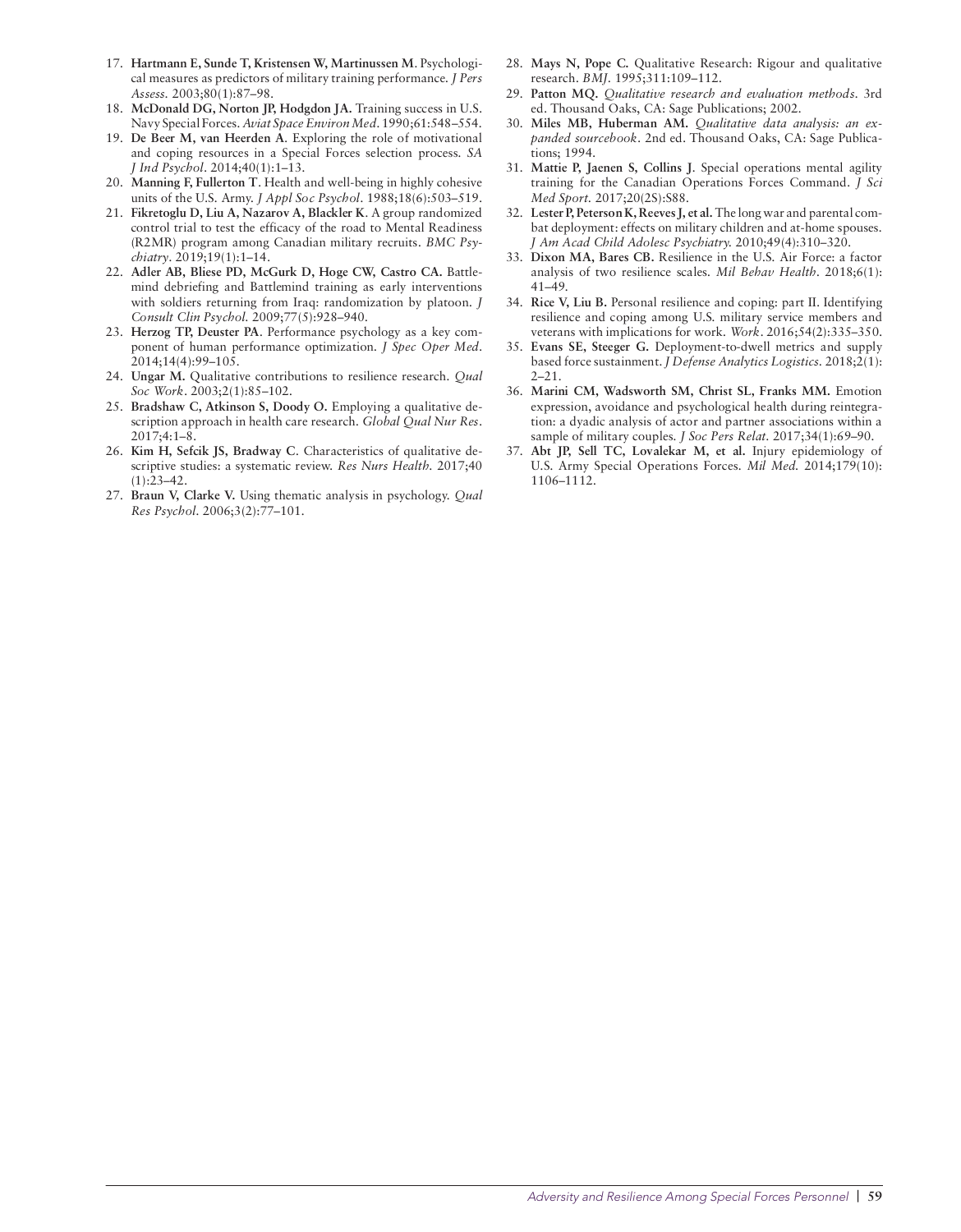|                     | <b>DOCUMENT CONTROL DATA</b>                                                                                                                                                                                        |                                                                                                                                   |  |                                                                                                      |                                              |  |  |
|---------------------|---------------------------------------------------------------------------------------------------------------------------------------------------------------------------------------------------------------------|-----------------------------------------------------------------------------------------------------------------------------------|--|------------------------------------------------------------------------------------------------------|----------------------------------------------|--|--|
| 1.                  | *Security markings for the title, authors, abstract and keywords must be entered when the document is sensitive<br>ORIGINATOR (Name and address of the organization preparing the document.<br>2a. SECURITY MARKING |                                                                                                                                   |  |                                                                                                      |                                              |  |  |
|                     | A DRDC Centre sponsoring a contractor's report, or tasking agency, is entered<br>in Section 8.)                                                                                                                     |                                                                                                                                   |  | (Overall security marking of the document including<br>special supplemental markings if applicable.) |                                              |  |  |
|                     | United States Special Operations Command<br>1275 66th St. N #41494, St. Petersburg,                                                                                                                                 |                                                                                                                                   |  | <b>CAN UNCLASSIFIED</b>                                                                              |                                              |  |  |
|                     | FL 33743 United States                                                                                                                                                                                              |                                                                                                                                   |  | 2b. CONTROLLED GOODS                                                                                 |                                              |  |  |
|                     |                                                                                                                                                                                                                     |                                                                                                                                   |  |                                                                                                      | NON-CONTROLLED GOODS                         |  |  |
|                     |                                                                                                                                                                                                                     |                                                                                                                                   |  | DMC A                                                                                                |                                              |  |  |
| 3.                  | TITLE (The document title and sub-title as indicated on the title page.)                                                                                                                                            |                                                                                                                                   |  |                                                                                                      |                                              |  |  |
|                     | Facing Adversity and Factors Affecting Resilience: A Qualitative Analysis of the Lived Experiences<br>of Canadian Special Operations Forces                                                                         |                                                                                                                                   |  |                                                                                                      |                                              |  |  |
| 4.                  |                                                                                                                                                                                                                     | AUTHORS (Last name, followed by initials - ranks, titles, etc., not to be used)                                                   |  |                                                                                                      |                                              |  |  |
|                     | Richer, I.; Frank, C.                                                                                                                                                                                               |                                                                                                                                   |  |                                                                                                      |                                              |  |  |
| 5.                  | DATE OF PUBLICATION<br>(Month and year of publication of document.)                                                                                                                                                 | 6a. NO. OF PAGES<br>(Total pages, including<br>Annexes, excluding DCD,<br>covering and verso pages.)<br>8                         |  |                                                                                                      | 6b. NO. OF REFS<br>(Total references cited.) |  |  |
|                     | November 2020                                                                                                                                                                                                       |                                                                                                                                   |  |                                                                                                      | 37                                           |  |  |
| 7.                  | DOCUMENT CATEGORY (e.g., Scientific Report, Contract Report, Scientific Letter.)                                                                                                                                    |                                                                                                                                   |  |                                                                                                      |                                              |  |  |
|                     | External Literature (P)                                                                                                                                                                                             |                                                                                                                                   |  |                                                                                                      |                                              |  |  |
| 8.                  | SPONSORING CENTRE (The name and address of the department project office or laboratory sponsoring the research and development.)                                                                                    |                                                                                                                                   |  |                                                                                                      |                                              |  |  |
|                     | <b>DGMPRA</b><br>Director General Military Personnel Research and Analysis<br>NDHQ (Carling), 60 Moodie Drive, Building 9S.2<br>Ottawa, Ontario K1A 0K2<br>Canada                                                   |                                                                                                                                   |  |                                                                                                      |                                              |  |  |
|                     | 9a. PROJECT OR GRANT NO. (If appropriate, the applicable<br>research and development project or grant number under which<br>the document was written. Please specify whether project or<br>grant.)                  | 9b. CONTRACT NO. (If appropriate, the applicable number under<br>which the document was written.)                                 |  |                                                                                                      |                                              |  |  |
|                     | 04h                                                                                                                                                                                                                 |                                                                                                                                   |  |                                                                                                      |                                              |  |  |
|                     | 10a. DRDC PUBLICATION NUMBER (The official document number<br>by which the document is identified by the originating<br>activity. This number must be unique to this document.)                                     | 10b. OTHER DOCUMENT NO(s). (Any other numbers which may be<br>assigned this document either by the originator or by the sponsor.) |  |                                                                                                      |                                              |  |  |
| DRDC-RDDC-2020-P200 |                                                                                                                                                                                                                     |                                                                                                                                   |  |                                                                                                      |                                              |  |  |
|                     | considered.)                                                                                                                                                                                                        | 11a. FUTURE DISTRIBUTION WITHIN CANADA (Approval for further dissemination of the document. Security classification must also be  |  |                                                                                                      |                                              |  |  |
|                     | Public release                                                                                                                                                                                                      |                                                                                                                                   |  |                                                                                                      |                                              |  |  |
|                     | 11b. FUTURE DISTRIBUTION OUTSIDE CANADA (Approval for further dissemination of the document. Security classification must also be<br>considered.)                                                                   |                                                                                                                                   |  |                                                                                                      |                                              |  |  |
|                     | 12. KEYWORDS, DESCRIPTORS or IDENTIFIERS (Use semi-colon as a delimiter.)                                                                                                                                           |                                                                                                                                   |  |                                                                                                      |                                              |  |  |
|                     | Special Operations Forces members; mental health; coping; work-family conflicts; team cohesion;<br>organizational and individual resilience factors                                                                 |                                                                                                                                   |  |                                                                                                      |                                              |  |  |